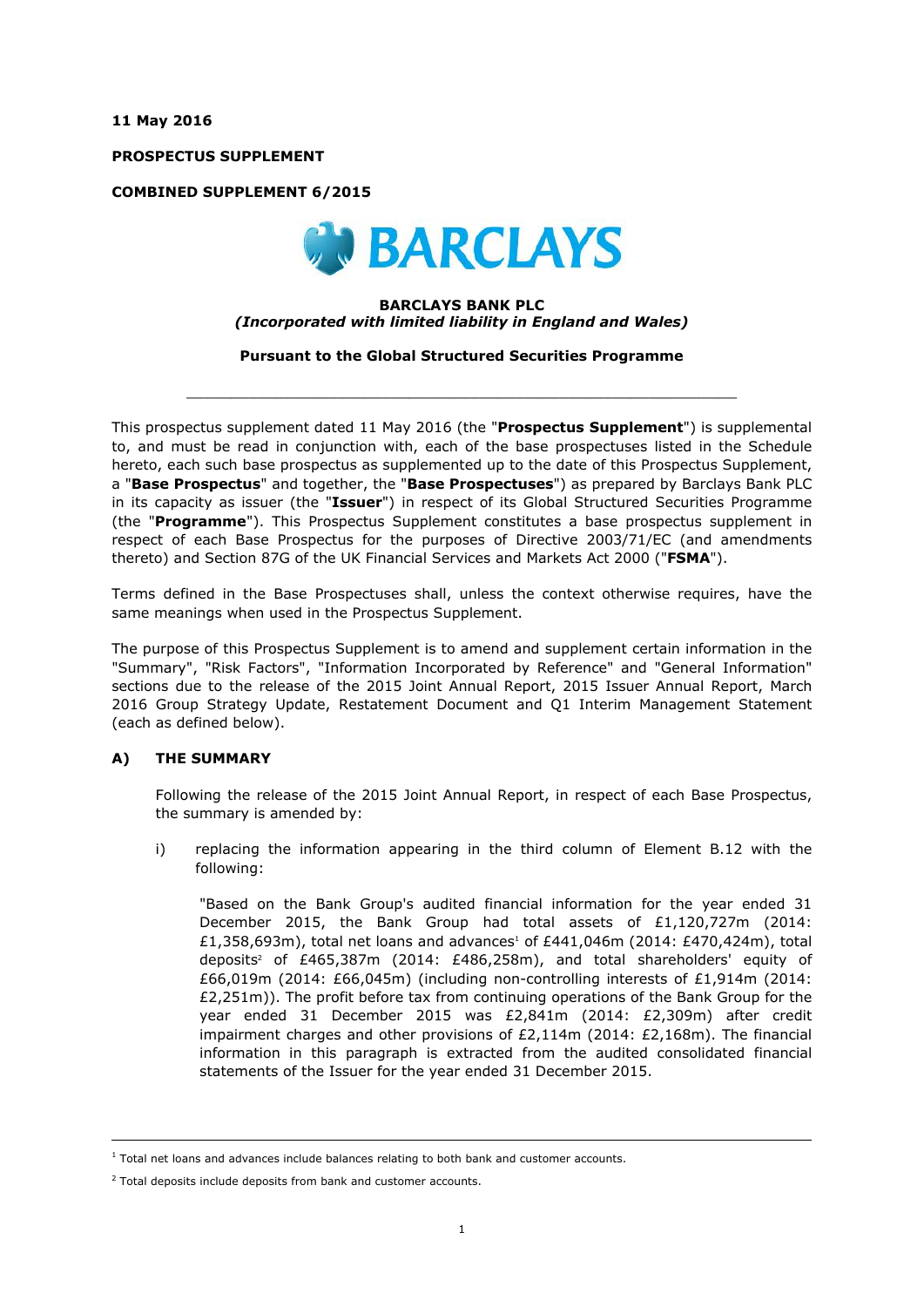Not Applicable. There has been no significant change in the financial or trading position of the Bank Group since 31 March 2016.

There has been no material adverse change in the prospects of the Issuer since 31 December 2015."

ii) replacing the information appearing in the third column of Element D.2 with the following:

"**Principal Risks relating to the Issuer**: Material risks and their impact are described below in two sections: (i) Material existing and emerging risks by Principal Risk and (ii) Material existing and emerging risks potentially impacting more than one Principal Risk. The five principal risks are currently categorised as: (1) Credit Risk; (2) Market Risk; (3) Funding Risk; (4) Operational Risk; and (5) Conduct Risk (within the meaning of the Issuer's Enterprise Risk Management Framework, each a "Principal Risk").

(i) Material existing and emerging risks by Principal Risk

**Credit risk**: The financial condition of the Group's customers, clients and counterparties, including governments and other financial institutions, could adversely affect the Group. The Group may suffer financial loss if any of its customers, clients or market counterparties fails to fulfil their contractual obligations to the Group. Furthermore, the Group may also suffer loss when the value of the Group's investment in the financial instruments of an entity falls as a result of that entity's credit rating being downgraded. In addition, the Group may incur significant unrealised gains or losses due to changes in the Group's credit spreads or those of third parties, as these changes affect the fair value of the Group's derivative instruments, debt securities that the Group holds or issues, and loans held at fair value.

**Market risk**: The Group's financial position may be adversely affected by changes in both the level and volatility of prices leading to lower revenues, or reduced capital. The Group is also at risk from movements in foreign currency exchange rates as these impact the sterling equivalent value of foreign currency denominated assets in the banking book, exposing it to currency translation risk.

**Funding risk**: The ability of the Group to achieve its business plans may be adversely impacted if it does not effectively manage its capital (including leverage), liquidity and other regulatory requirements. The Group may not be able to achieve its business plans due to: i) being unable to maintain appropriate capital ratios; ii) being unable to meet its obligations as they fall due; iii) rating agency methodology changes resulting in ratings downgrades; and iv) adverse changes in foreign exchange rates on capital ratios.

**Operational risk**: The operational risk profile of the Group may change as a result of human factors, inadequate or failed internal processes and systems, or external events. The Group is exposed to many types of operational risk. This includes: fraudulent and other internal and external criminal activities; the risk of breakdowns in processes, controls or procedures (or their inadequacy relative to the size and scope of the Group's business); systems failures or an attempt, by an external party, to make a service or supporting infrastructure unavailable to its intended users, and the risk of geopolitical cyber threat activity which destabilises or destroys the Group's information technology, or critical infrastructure the Group depends upon but does not control. The Group is also subject to the risk of business disruption arising from events wholly or partially beyond its control for example natural disasters, acts of terrorism, epidemics and transport or utility failures, which may give rise to losses or reductions in service to customers and/or economic loss to the Group. All of these risks are also applicable where the Group relies on outside suppliers or vendors to provide services to it and its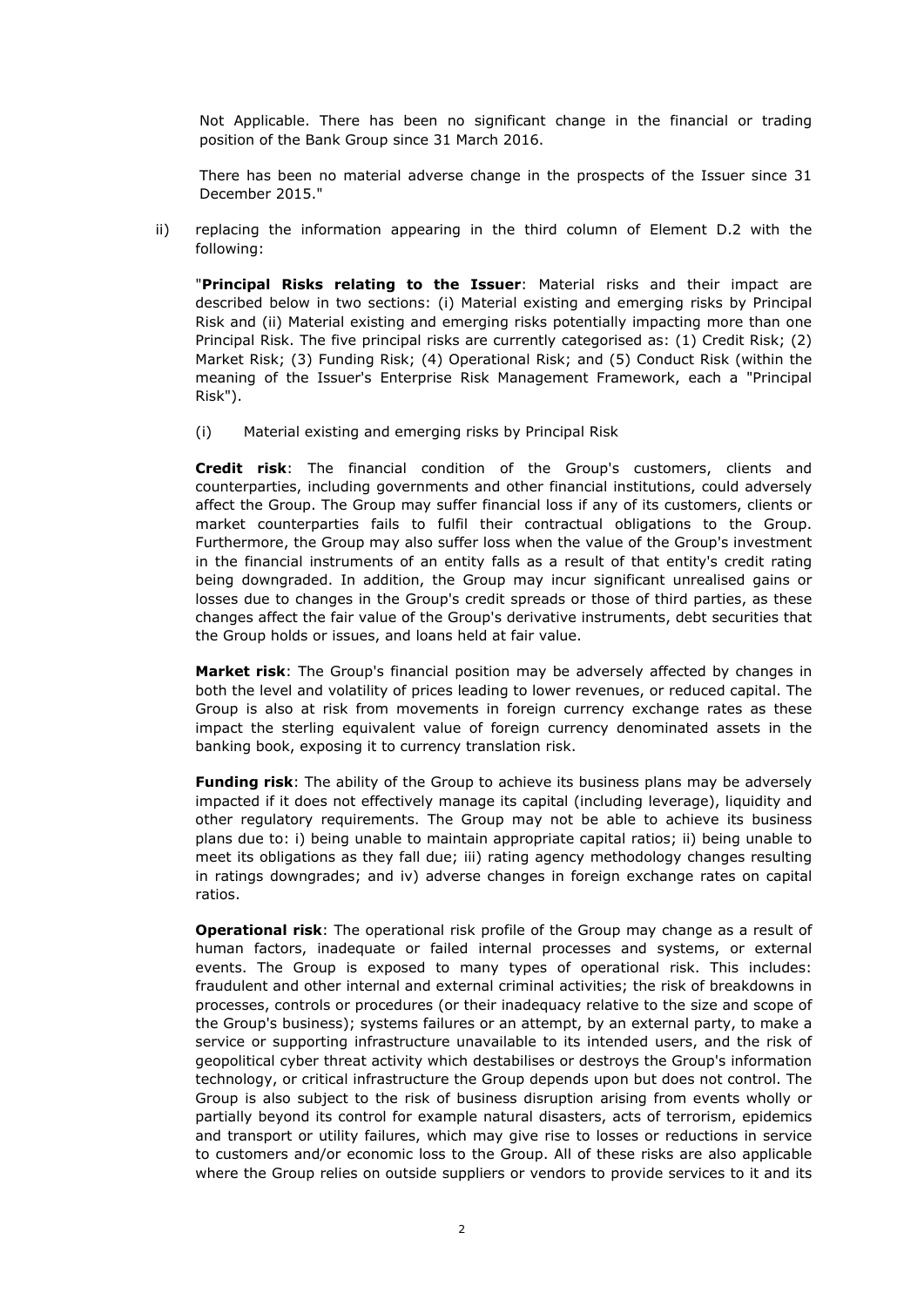customers. The operational risks that the Group is exposed to could change rapidly and there is no guarantee that the Group's processes, controls, procedures and systems are sufficient to address, or could adapt promptly to, such changing risks to avoid the risk of loss.

**Legal, competition and regulatory matters**: Legal disputes, regulatory investigations, fines and other sanctions relating to conduct of business and financial crime may negatively affect the Group's results, reputation and ability to conduct its business.

**Risks arising from regulation of the financial services industry**: The financial services industry continues to be the focus of significant regulatory change and scrutiny which may adversely affect the Group's business, financial performance, capital and risk management strategies.

#### **Conduct risk**:

**Organisational Change**: The Group is at risk of not being able to meet customer and regulatory expectations due to a failure to appropriately manage the: i) complexity in business practice, processes and systems; ii) challenges faced in product suitability, automation and portfolio-level risk monitoring; iii) resilience of its technology; and, iv) execution strategy, including the failure to fulfil the high level of operational precision required for effective execution in order to deliver positive customer outcomes.

**Legacy Issues**: Barclays remains at risk from the potential outcomes of a number of investigations relating to its past conduct. Many stakeholders will remain sceptical and so the risk to Barclays' reputation will remain. Barclays continues to work to rebuild customer trust and market confidence impacted by legacy issues.

**Market Integrity**: There are potential risks arising from conflicts of interest. While primarily relevant to the Investment Bank, these potential risks may also impact the corporate and retail customer base.

**Financial Crime**: The Group, as a global financial services firm, is exposed to the risks associated with money laundering, terrorist financing, bribery and corruption and sanctions.

Any one, or combination, of the above risks could have significant impact on the Group's reputation and may also lead to potentially large costs to both rectify this issue and reimburse losses incurred by customers and regulatory censure and penalties.

(ii) Material existing and emerging risks potentially impacting more than one Principal Risk:

## **Structural Reform (emerging risk)**

The UK Financial Services (Banking Reform) Act 2013 (the UK Banking Reform Act) and associated secondary legislation and regulatory rules, require the separation of the Group's UK and EEA retail and SME deposit-taking activities into a legally, operationally and economically separate and independent entity and restrict the types of activity such an entity may conduct (so-called 'ring fencing').

#### **Business conditions, general economy and geopolitical issues**

The Group's performance could be adversely affected in relation to more than one Principal Risk by a weak or deteriorating global economy or political instability. These factors may also occur in one or more of the Group's main countries of operation. The Group offers a broad range of services to retail, institutional and government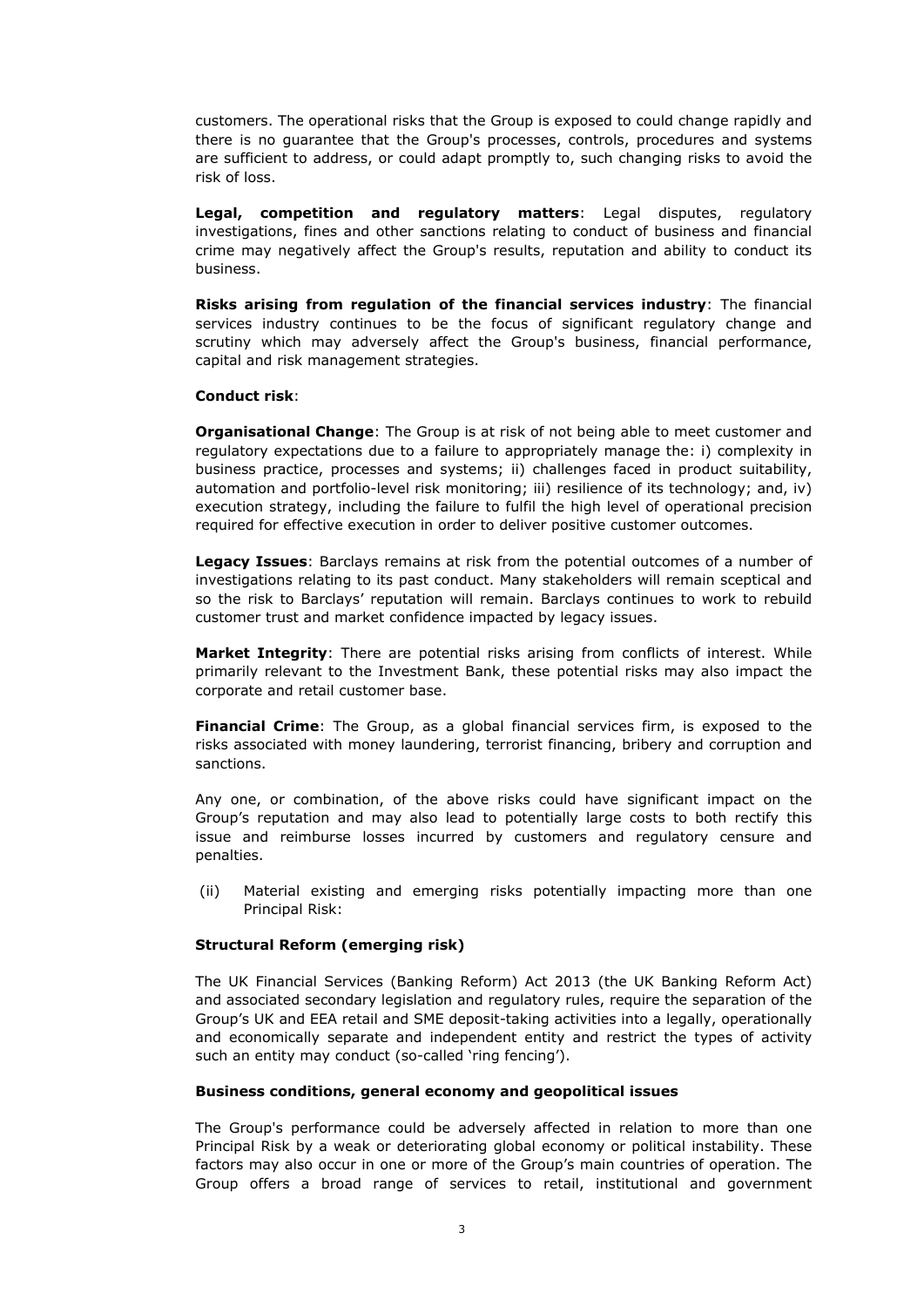customers, in a large number of countries. The breadth of these operations means that deterioration in the economic environment, or an increase in political instability in countries where it is active, or any other systemically important economy, could adversely affect the Group's performance.

## **Business Change/Execution (emerging risk)**

As Barclays moves towards a single point of entry (Holding Company) resolution model and implementation of the Structural Reform Programme Execution, the expected level of structural and strategic change to be implemented over the medium term will be disruptive and is likely to increase funding and operational risks for the Group and could impact its revenues and businesses.

If any of the risks were to occur, singly or in aggregate, they could have a material adverse effect on the Group's business, results of operations and financial condition.

**Regulatory action in the event a bank in the Group (such as the Issuer) is failing or likely to fail could materially adversely affect the value of the Securities**: The Bank Recovery and Resolution Directive (the "**BRRD**") provides an EU-wide framework for the recovery and resolution of credit institutions and investment firms, their subsidiaries and certain holding companies. The BRRD (including the Bail-In tool) was implemented in the Banking Act in January 2015 and came into force on 1 January 2016. The Banking Act confers substantial powers on a number of UK authorities designed to enable them to take a range of actions in relation to UK banks or investment firms and certain of their affiliates in the event a bank or investment firm in the same group is considered to be failing or likely to fail. The exercise of any of these actions in relation to the Issuer could materially adversely affect the value of the Securities.

**Under the terms of the Securities, investors have agreed to be bound by the exercise of any UK Bail-in Power by the relevant UK resolution authority.**

**A downgrade of the credit rating assigned by any credit rating agency to the Issuer could adversely affect the liquidity or market value of the Securities. Credit ratings downgrade could occur as a result of, among other causes, changes in the ratings methodologies used by credit rating agencies. Changes in credit rating agencies' views of the level of implicit sovereign support for European banks and their groups are likely to lead to credit ratings downgrades.**

**The Issuer is affected by risks affecting the Banking-Group**: The Issuer is also affected by risks affecting the Banking-Group as there is substantial overlap in the businesses of the Issuer and its subsidiaries. Further, the Issuer can be negatively affected by risks and other events affecting its subsidiaries even where the Issuer is not directly affected."

## **B) RISK FACTORS**

Following the release of the 2015 Joint Annual Report, the section "Risk Factors" is amended by:

i) in respect of GSSP Base Prospectus 1 and GSSP Base Prospectus 2, deleting the risk factor entitled "3. Regulatory action in the event a bank or investment firm in the Group (such as the Issuer) is failing or likely to fail could materially adversely affect the value of the Securities" and replacing it with the following:

## **"3. Regulatory action in the event a bank or investment firm in the Group (such as the Issuer) is failing or likely to fail could materially adversely affect the value of the Securities**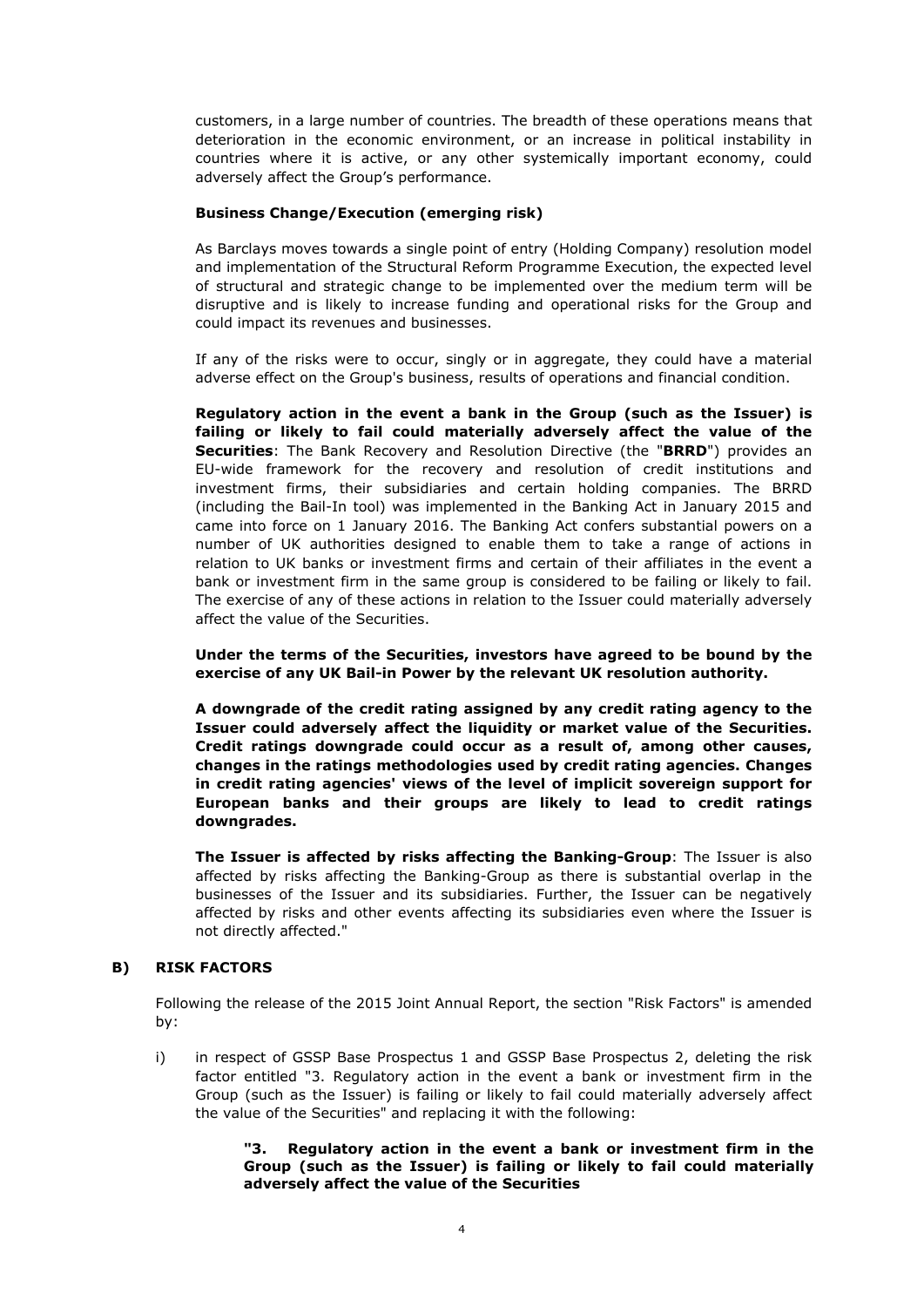The term "**Group**" means Barclays PLC together with its subsidiaries. The Bank Recovery and Resolution Directive ("**BRRD**") provides an EU-wide framework for the recovery and resolution of credit institutions and investment firms, their subsidiaries and certain holding companies. The BRRD (including the bail-in tool), together with the majority of associated FCA and PRA rules, was implemented in the UK in January 2015. The final PRA rules on contractual recognition of bail-in for liabilities came into force on 1 January 2016. The majority of the requirements of the BRRD (including the bail-in tool) were implemented by way of amendments to the Banking Act. For more information on the bail-in tool, see "The relevant UK resolution authority may exercise the bail-in tool in respect of the Issuer and the Securities, which may result in holders of the Securities losing some or all of their investment" and "—Under the terms of the Securities, you have agreed to be bound by the exercise of any UK bail-in power by the relevant UK resolution authority." below.

*The Banking Act confers substantial powers on a number of UK authorities designed to enable them to take a range of actions in relation to UK banks or investment firms and certain of their affiliates in the event a bank or investment firm in the same group is considered to be failing or likely to fail. The exercise of*  any of these actions in relation to the Issuer could materially adversely affect *the value of the Securities.*

Under the Banking Act, substantial powers are granted to the Bank of England (or, in certain circumstances, HM Treasury), in consultation with the PRA, the FCA and HM Treasury, as appropriate as part of a special resolution regime (the "**SRR**"). These powers enable the relevant UK resolution authority to implement resolution measures with respect to a UK bank (such as the Issuer) or investment firm and certain of its affiliates that meet the definition of a "banking group company" (currently including the Issuer) (each a relevant entity) in circumstances in which the relevant UK resolution authority is satisfied that the resolution conditions are met. Such conditions include that a UK bank or investment firm is failing or are likely to fail to satisfy the FSMA (as defined below) threshold conditions for authorization to carry on certain regulated activities (within the meaning of section 55B FSMA) or, in the case of a UK banking group company that is an EEA or third country institution or investment firm, that the relevant EEA or third country relevant authority is satisfied that the resolution conditions are met in respect of such entity.

The SRR consists of five stabilisation options: (a) private sector transfer of all or part of the business or shares of the relevant entity, (b) transfer of all or part of the business of the relevant entity to a "bridge bank" established by the Bank of England, (c) transfer to an asset management vehicle wholly or partly owned by HM Treasury or the Bank of England, (d) the bail-in tool (as described below) and (e) temporary public ownership (nationalization).

The Banking Act also provides for two new insolvency and administration procedures for relevant entities. Certain ancillary powers include the power to modify contractual arrangements in certain circumstances (which could include a variation of the terms of the Securities), powers to suspend enforcement or termination rights that might be invoked as a result of the exercise of the resolution powers and powers for the relevant UK resolution authority to disapply or modify laws in the UK (with possible retrospective effect) to enable the powers under the Banking Act to be used effectively.

Holders of the Securities should assume that, in a resolution situation, financial public support will only be available to a relevant entity as a last resort after the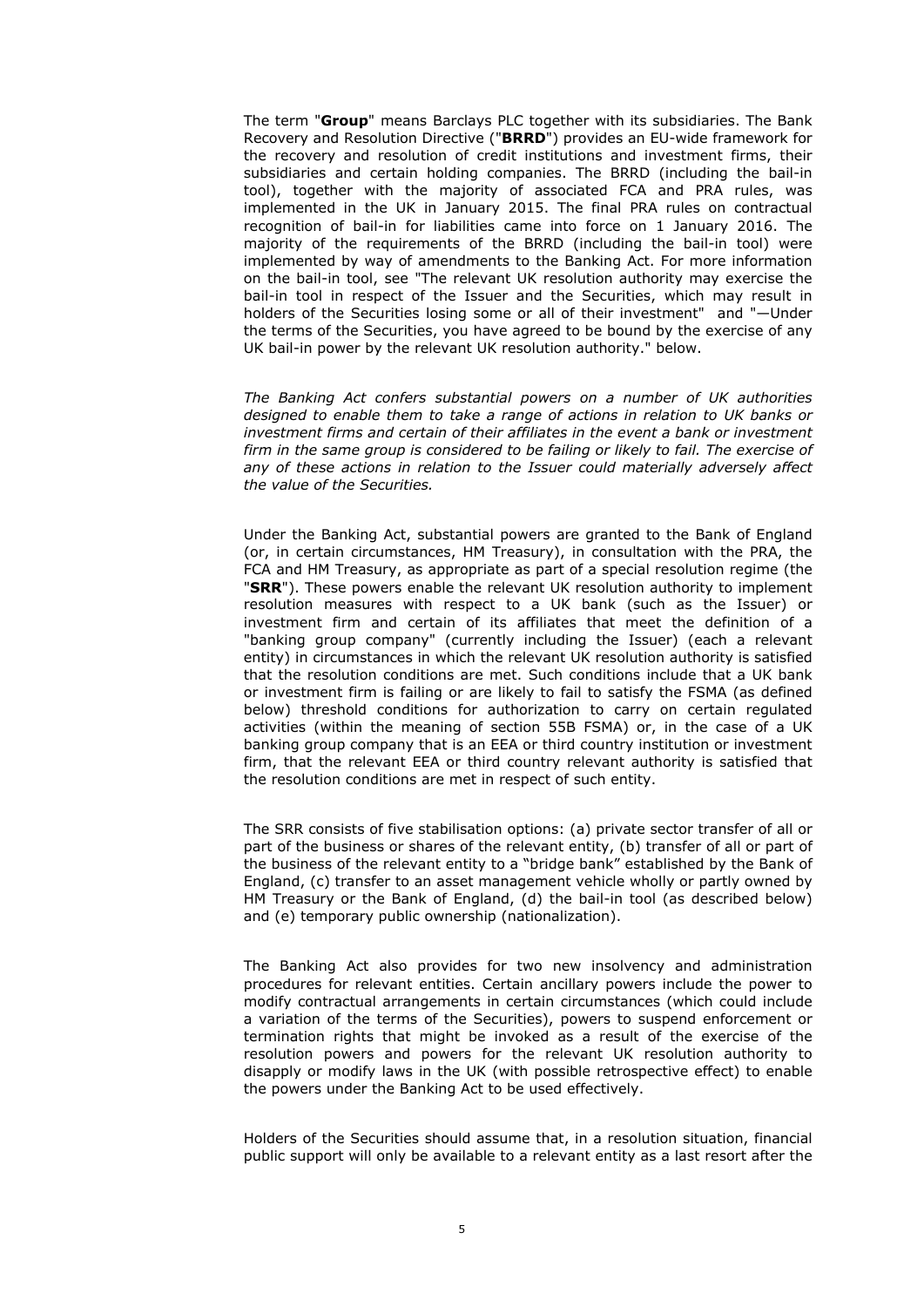relevant UK resolution authorities have assessed and used, to the maximum extent practicable, the resolution tools, including the bail-in tool.

The exercise of any resolution power or any suggestion of any such exercise could materially adversely affect the value of the Securities and could lead to holders of Securities losing some or all of the value of their investment in the Securities.

The SRR is designed to be triggered prior to insolvency of the Issuer and *holders of the Securities may not be able to anticipate the exercise of any resolution power (including the UK bail-in power) by the relevant UK resolution authority.*

The stabilisation options are intended to be used prior to the point at which any insolvency proceedings with respect to the relevant entity could have been initiated. The purpose of the stabilisation options is to address the situation where all or part of a business of a relevant entity has encountered, or is likely to encounter, financial difficulties, giving rise to wider public interest concerns.

Although the Banking Act provides specific conditions to the exercise of any resolution powers and, furthermore, the EBA guidelines published in May 2015 set out the objective elements for the resolution authorities to apply in determining whether an institution is failing or likely to fail, it is uncertain how the relevant UK resolution authority would assess such conditions in any particular pre-insolvency scenario affecting the Issuer and/or other members of the Group and in deciding whether to exercise a resolution power. The relevant UK resolution authority is also not required to provide any advance notice to holders of the Securities of its decision to exercise any resolution power. Therefore, holders of the Securities may not be able to anticipate a potential exercise of any such powers nor the potential effect of any exercise of such powers on the Issuer, the Group and the Securities.

*Holders of the Securities may have only very limited rights to challenge the exercise of any resolution powers by the relevant UK resolution authority* 

Holders of the Securities may have only very limited rights to challenge and/or seek a suspension of any decision of the relevant UK resolution authority to exercise its resolution powers or to have that decision reviewed by a judicial or administrative process or otherwise.

*The relevant UK resolution authority may exercise the bail-in tool in respect of the Issuer and the Securities, which may result in holders of the Securities losing some or all of their investment.*

Where the relevant statutory conditions for use of the bail-in tool have been met, the relevant UK resolution authority would be expected to exercise these powers without the consent of the holders. Any such exercise of the bail-in tool in respect of the Issuer and the Securities may result in the cancellation of all, or a portion, of the principal amount of, interest on, or any other amounts payable on, the Securities and/or the conversion of the Securities into shares or other securities or other obligations of the Issuer or any other modification or variation of the terms of the Securities.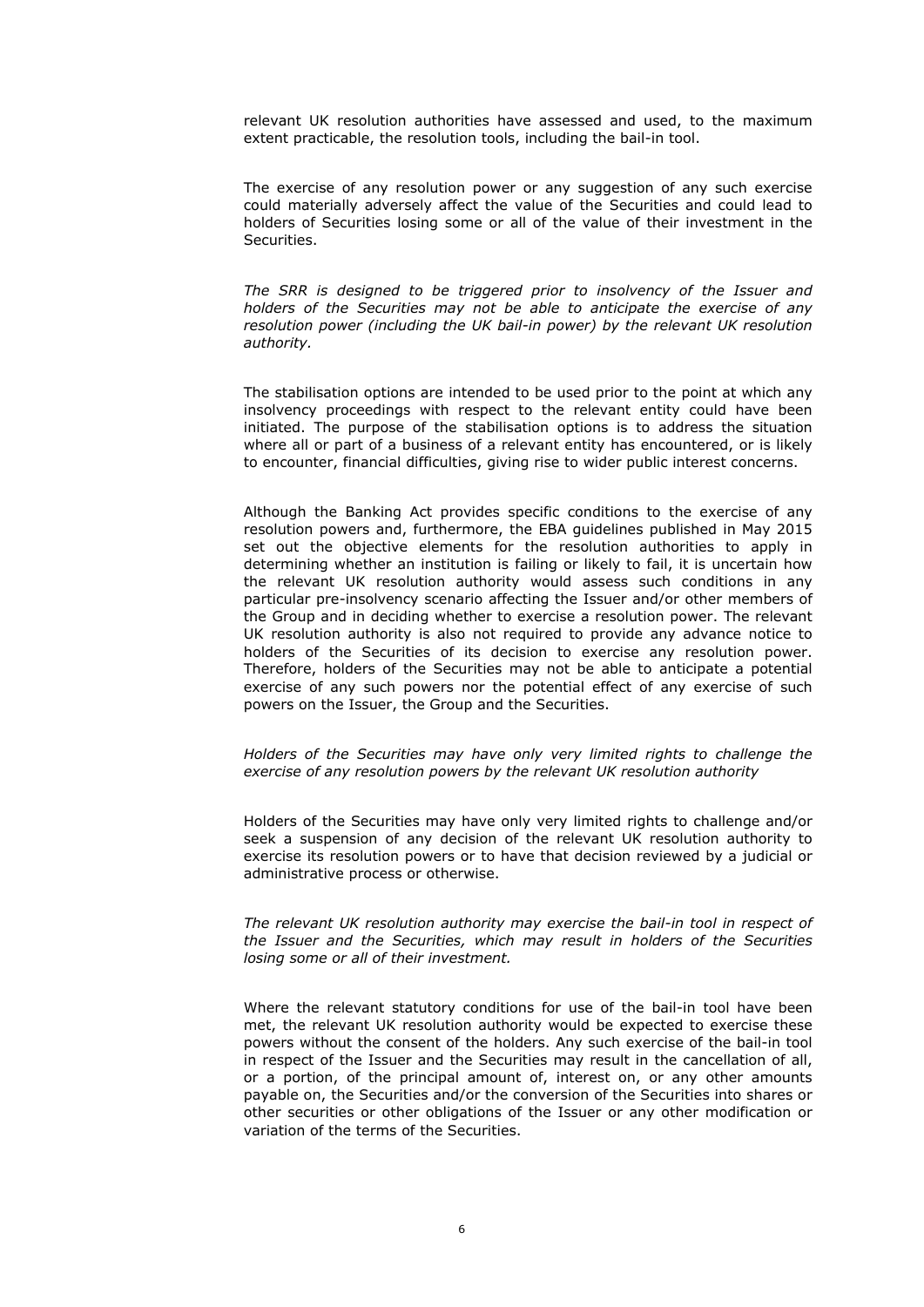The Banking Act specifies the order in which the bail-in tool should be applied, reflecting the hierarchy of capital instruments under CRD IV and otherwise respecting the hierarchy of claims in an ordinary insolvency. In addition, the bail-in tool contains an express safeguard (known as "no creditor worse off") with the aim that shareholders and creditors do not receive a less favourable treatment than they would have received in ordinary insolvency proceedings of the relevant entity.

The exercise of the bail-in tool in respect of the Issuer and the Securities or any suggestion of any such exercise could materially adversely affect the rights of the holders of the Securities, the price or value of their investment in the Securities and/or the ability of the Issuer to satisfy its obligations under the Securities and could lead to holders of Securities losing some or all of the value of their investment in such Securities. In addition, even in circumstances where a claim for compensation is established under the "no creditor worse off" safeguard in accordance with a valuation performed after the resolution action has been taken, it is unlikely that such compensation would be equivalent to the full losses incurred by the holders of the Securities in the resolution and there can be no assurance that holders of Securities would recover such compensation promptly.

*As insured deposits are excluded from the scope of the bail-in tool and other preferred deposits (and insured deposits) rank ahead of any Securities issued by the Issuer, such Securities would be more likely to be bailed-in than certain other unsubordinated liabilities of the Issuer (such as other preferred deposits).*

As part of the reforms required by the BRRD, amendments have been made to relevant legislation in the UK (including the UK Insolvency Act 1986) to establish in the insolvency hierarchy a statutory preference (i) firstly, for deposits that are insured under the Financial Services Compensation Scheme (insured deposits) to rank with existing preferred claims as 'ordinary' preferred claims and (ii) secondly, for all other deposits of individuals and micro, small and medium sized enterprises held in EEA or non-EEA branches of an EEA bank (other preferred deposits), to rank as 'secondary' preferred claims only after the 'ordinary' preferred claims. In addition, the EU Deposit Guarantee Scheme Directive, which is to be implemented into national law by July 2015, will increase the nature and quantum of insured deposits to include a wide range of deposits, including corporate deposits (unless the depositor is a public sector body or financial institution) and some temporary high value deposits. The effect of these changes is to increase the size of the class of preferred creditors. All such preferred deposits will rank in the insolvency hierarchy ahead of all other unsecured senior creditors of the Issuer, including the holders of the Securities. Furthermore, insured deposits are excluded from the scope of the bail-in tool. As a result, if the UK bail-in power were exercised by the relevant UK resolution authority, the Securities would be more likely to be bailed-in than certain other unsubordinated liabilities of the Issuer such as other preferred deposits.

#### *Under the terms of the Swiss Securities, you have agreed to be bound by the exercise of any UK bail-in power by the relevant UK resolution authority*

By its acquisition of Swiss Securities, each holder of Swiss Securities acknowledges, agrees to be bound by, and consents to the exercise of, any UK bail-in power by the relevant UK resolution authority that may result in the cancellation of all, or a portion, of the principal amount of, or interest on, the Swiss Securities and/or the conversion of all or a portion of the principal amount of, or interest on, the Swiss Securities into shares or other securities or other obligations of the Issuer or another person, including by means of a variation to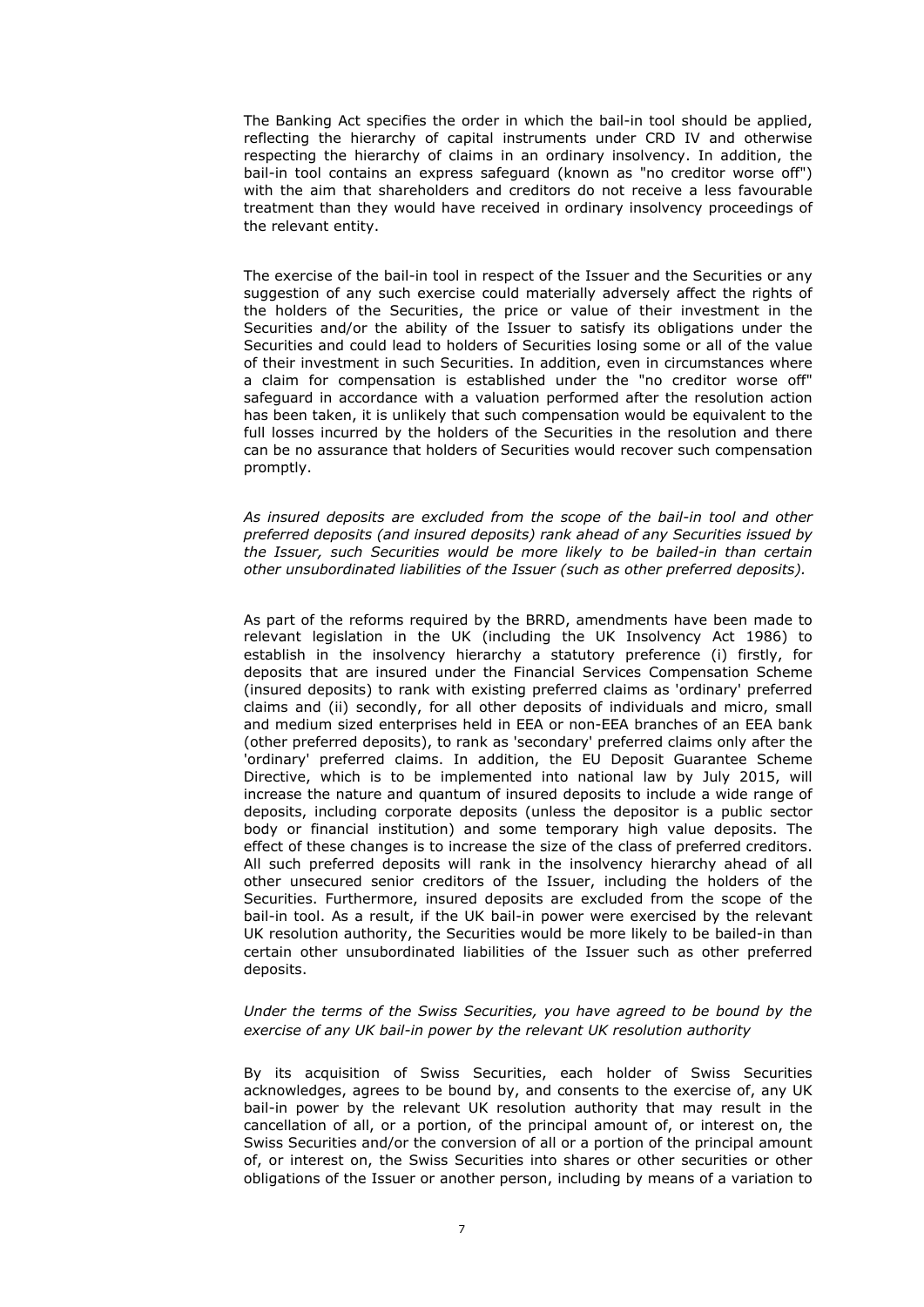the terms of the Swiss Securities, in each case, to give effect to the exercise by the relevant UK resolution authority of such power. Each holder of Swiss Securities further acknowledges and agrees that the rights of the holders of the Swiss Securities are subject to, and will be varied, if necessary, so as to give effect to, the exercise of any UK power by the relevant UK resolution authority. Accordingly, any UK bail-in power may be exercised in such a manner as to result in you and other holders of Swiss Securities losing all or a part of the value of your investment in the Swiss Securities or receiving a different security from the Swiss Securities, which may be worth significantly less than the Swiss Securities and which may have significantly fewer protections than those typically afforded to debt securities. Moreover, the relevant UK resolution authority may exercise the UK bail-in power without providing any advance notice to, or requiring the consent of, the holders of the Securities. In addition, under the terms of the Securities, the exercise of the UK bail-in power by the relevant UK resolution authority with respect to the Securities is not an Event of Default (as defined in the terms and conditions of the Securities). For more information, see General Condition 3 (*Contractual acknowledgement of bail-in in respect of Swiss Securities*)."

ii) in respect of GSSP Base Prospectus 5, iPath® Commodity Index Linked Exchange Traded Notes and iPath® Volatility Index Linked Exchange Traded Notes, deleting the risk factor entitled "3. Regulatory action in the event a bank or investment firm in the Group (such as the Issuer) is failing or likely to fail could materially adversely affect the value of the Securities" and replacing it with the following:

#### **"3. Regulatory action in the event a bank or investment firm in the Group (such as the Issuer) is failing or likely to fail could materially adversely affect the value of the Securities**

The term "**Group**" means Barclays PLC together with its subsidiaries. The Bank Recovery and Resolution Directive ("**BRRD**") provides an EU-wide framework for the recovery and resolution of credit institutions and investment firms, their subsidiaries and certain holding companies. The BRRD (including the bail-in tool), together with the majority of associated FCA and PRA rules, was implemented in the UK in January 2015. The final PRA rules on contractual recognition of bail-in for liabilities came into force on 1 January 2016. The majority of the requirements of the BRRD (including the bail-in tool) were implemented by way of amendments to the Banking Act. For more information on the bail-in tool, see "The relevant UK resolution authority may exercise the bail-in tool in respect of the Issuer and the Securities, which may result in holders of the Securities losing some or all of their investment" and "—Under the terms of the Securities, you have agreed to be bound by the exercise of any UK bail-in power by the relevant UK resolution authority." below.

*The Banking Act confers substantial powers on a number of UK authorities designed to enable them to take a range of actions in relation to UK banks or investment firms and certain of their affiliates in the event a bank or investment*  firm in the same group is considered to be failing or likely to fail. The exercise of any of these actions in relation to the Issuer could materially adversely affect *the value of the Securities.*

Under the Banking Act, substantial powers are granted to the Bank of England (or, in certain circumstances, HM Treasury), in consultation with the PRA, the FCA and HM Treasury, as appropriate as part of a special resolution regime (the "**SRR**"). These powers enable the relevant UK resolution authority to implement resolution measures with respect to a UK bank (such as the Issuer) or investment firm and certain of its affiliates that meet the definition of a "banking group company" (currently including the Issuer) (each a relevant entity) in circumstances in which the relevant UK resolution authority is satisfied that the resolution conditions are met. Such conditions include that a UK bank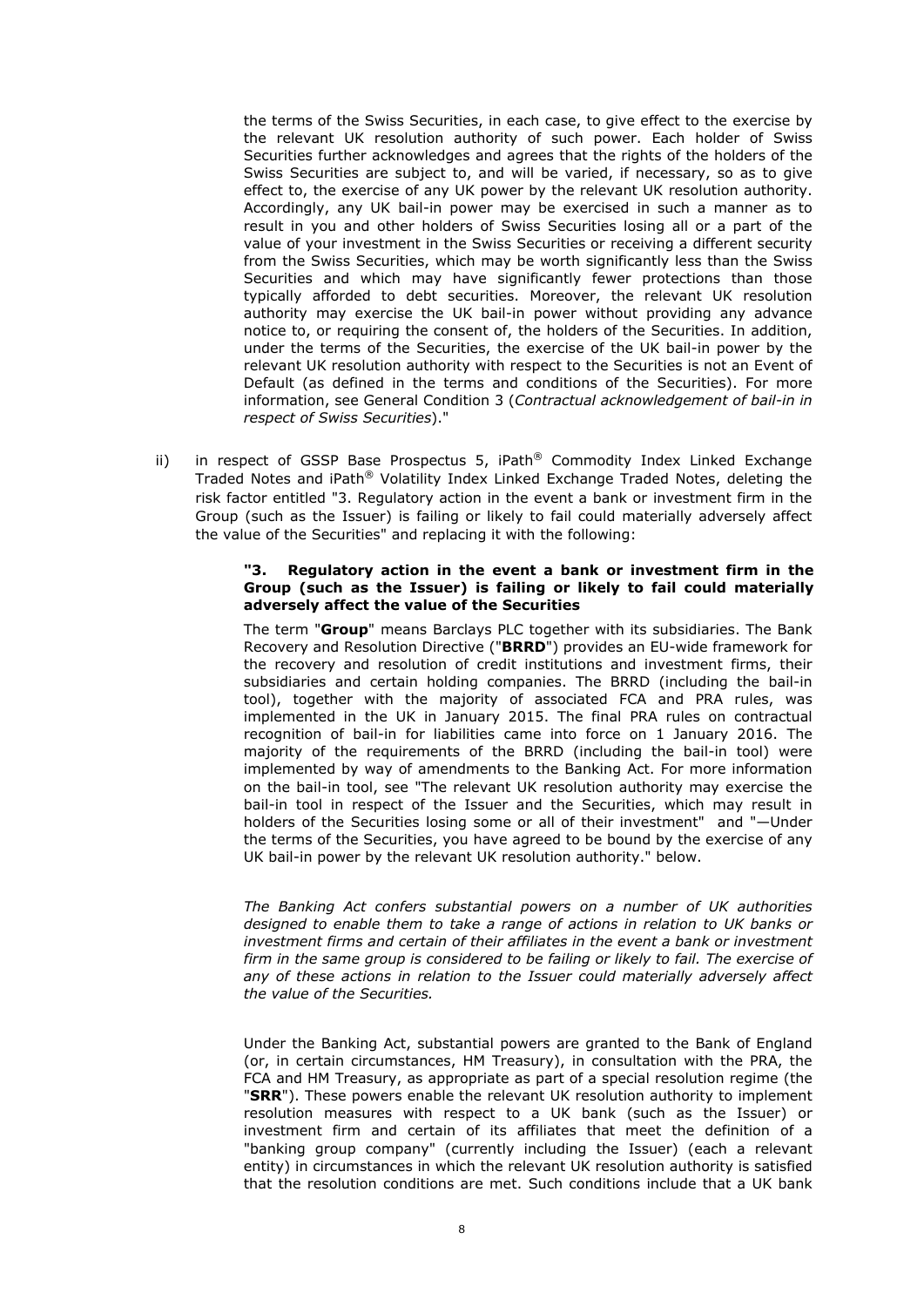or investment firm is failing or are likely to fail to satisfy the FSMA (as defined below) threshold conditions for authorization to carry on certain regulated activities (within the meaning of section 55B FSMA) or, in the case of a UK banking group company that is an EEA or third country institution or investment firm, that the relevant EEA or third country relevant authority is satisfied that the resolution conditions are met in respect of such entity.

The SRR consists of five stabilisation options: (a) private sector transfer of all or part of the business or shares of the relevant entity, (b) transfer of all or part of the business of the relevant entity to a "bridge bank" established by the Bank of England, (c) transfer to an asset management vehicle wholly or partly owned by HM Treasury or the Bank of England, (d) the bail-in tool (as described below) and (e) temporary public ownership (nationalization).

The Banking Act also provides for two new insolvency and administration procedures for relevant entities. Certain ancillary powers include the power to modify contractual arrangements in certain circumstances (which could include a variation of the terms of the Securities), powers to suspend enforcement or termination rights that might be invoked as a result of the exercise of the resolution powers and powers for the relevant UK resolution authority to disapply or modify laws in the UK (with possible retrospective effect) to enable the powers under the Banking Act to be used effectively.

Holders of the Securities should assume that, in a resolution situation, financial public support will only be available to a relevant entity as a last resort after the relevant UK resolution authorities have assessed and used, to the maximum extent practicable, the resolution tools, including the bail-in tool.

The exercise of any resolution power or any suggestion of any such exercise could materially adversely affect the value of the Securities and could lead to holders of Securities losing some or all of the value of their investment in the Securities.

*The SRR is designed to be triggered prior to insolvency of the Issuer and holders of the Securities may not be able to anticipate the exercise of any resolution power (including the UK bail-in power) by the relevant UK resolution authority.*

The stabilisation options are intended to be used prior to the point at which any insolvency proceedings with respect to the relevant entity could have been initiated. The purpose of the stabilisation options is to address the situation where all or part of a business of a relevant entity has encountered, or is likely to encounter, financial difficulties, giving rise to wider public interest concerns.

Although the Banking Act provides specific conditions to the exercise of any resolution powers and, furthermore, the EBA guidelines published in May 2015 set out the objective elements for the resolution authorities to apply in determining whether an institution is failing or likely to fail, it is uncertain how the relevant UK resolution authority would assess such conditions in any particular pre-insolvency scenario affecting the Issuer and/or other members of the Group and in deciding whether to exercise a resolution power. The relevant UK resolution authority is also not required to provide any advance notice to holders of the Securities of its decision to exercise any resolution power. Therefore, holders of the Securities may not be able to anticipate a potential exercise of any such powers nor the potential effect of any exercise of such powers on the Issuer, the Group and the Securities.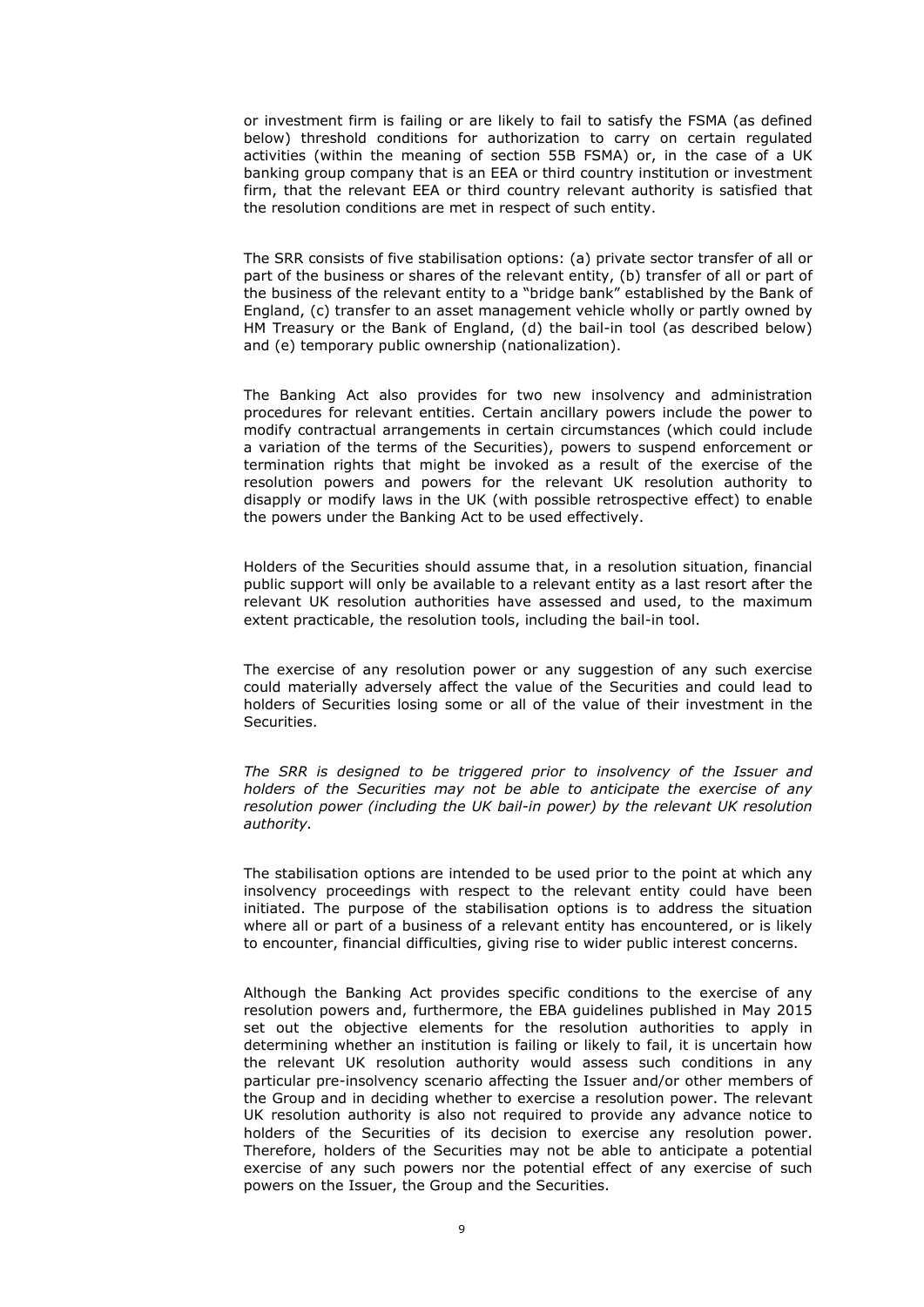*Holders of the Securities may have only very limited rights to challenge the exercise of any resolution powers by the relevant UK resolution authority* 

Holders of the Securities may have only very limited rights to challenge and/or seek a suspension of any decision of the relevant UK resolution authority to exercise its resolution powers or to have that decision reviewed by a judicial or administrative process or otherwise.

*The relevant UK resolution authority may exercise the bail-in tool in respect of the Issuer and the Securities, which may result in holders of the Securities losing some or all of their investment.*

Where the relevant statutory conditions for use of the bail-in tool have been met, the relevant UK resolution authority would be expected to exercise these powers without the consent of the holders. Any such exercise of the bail-in tool in respect of the Issuer and the Securities may result in the cancellation of all, or a portion, of the principal amount of, interest on, or any other amounts payable on, the Securities and/or the conversion of the Securities into shares or other securities or other obligations of the Issuer or any other modification or variation of the terms of the Securities.

The Banking Act specifies the order in which the bail-in tool should be applied, reflecting the hierarchy of capital instruments under CRD IV and otherwise respecting the hierarchy of claims in an ordinary insolvency. In addition, the bail-in tool contains an express safeguard (known as "no creditor worse off") with the aim that shareholders and creditors do not receive a less favourable treatment than they would have received in ordinary insolvency proceedings of the relevant entity.

The exercise of the bail-in tool in respect of the Issuer and the Securities or any suggestion of any such exercise could materially adversely affect the rights of the holders of the Securities, the price or value of their investment in the Securities and/or the ability of the Issuer to satisfy its obligations under the Securities and could lead to holders of Securities losing some or all of the value of their investment in such Securities. In addition, even in circumstances where a claim for compensation is established under the "no creditor worse off" safeguard in accordance with a valuation performed after the resolution action has been taken, it is unlikely that such compensation would be equivalent to the full losses incurred by the holders of the Securities in the resolution and there can be no assurance that holders of Securities would recover such compensation promptly.

*As insured deposits are excluded from the scope of the bail-in tool and other preferred deposits (and insured deposits) rank ahead of any Securities issued by the Issuer, such Securities would be more likely to be bailed-in than certain other unsubordinated liabilities of the Issuer (such as other preferred deposits).*

As part of the reforms required by the BRRD, amendments have been made to relevant legislation in the UK (including the UK Insolvency Act 1986) to establish in the insolvency hierarchy a statutory preference (i) firstly, for deposits that are insured under the Financial Services Compensation Scheme (insured deposits) to rank with existing preferred claims as 'ordinary' preferred claims and (ii) secondly, for all other deposits of individuals and micro, small and medium sized enterprises held in EEA or non-EEA branches of an EEA bank (other preferred deposits), to rank as 'secondary' preferred claims only after the 'ordinary' preferred claims. In addition, the EU Deposit Guarantee Scheme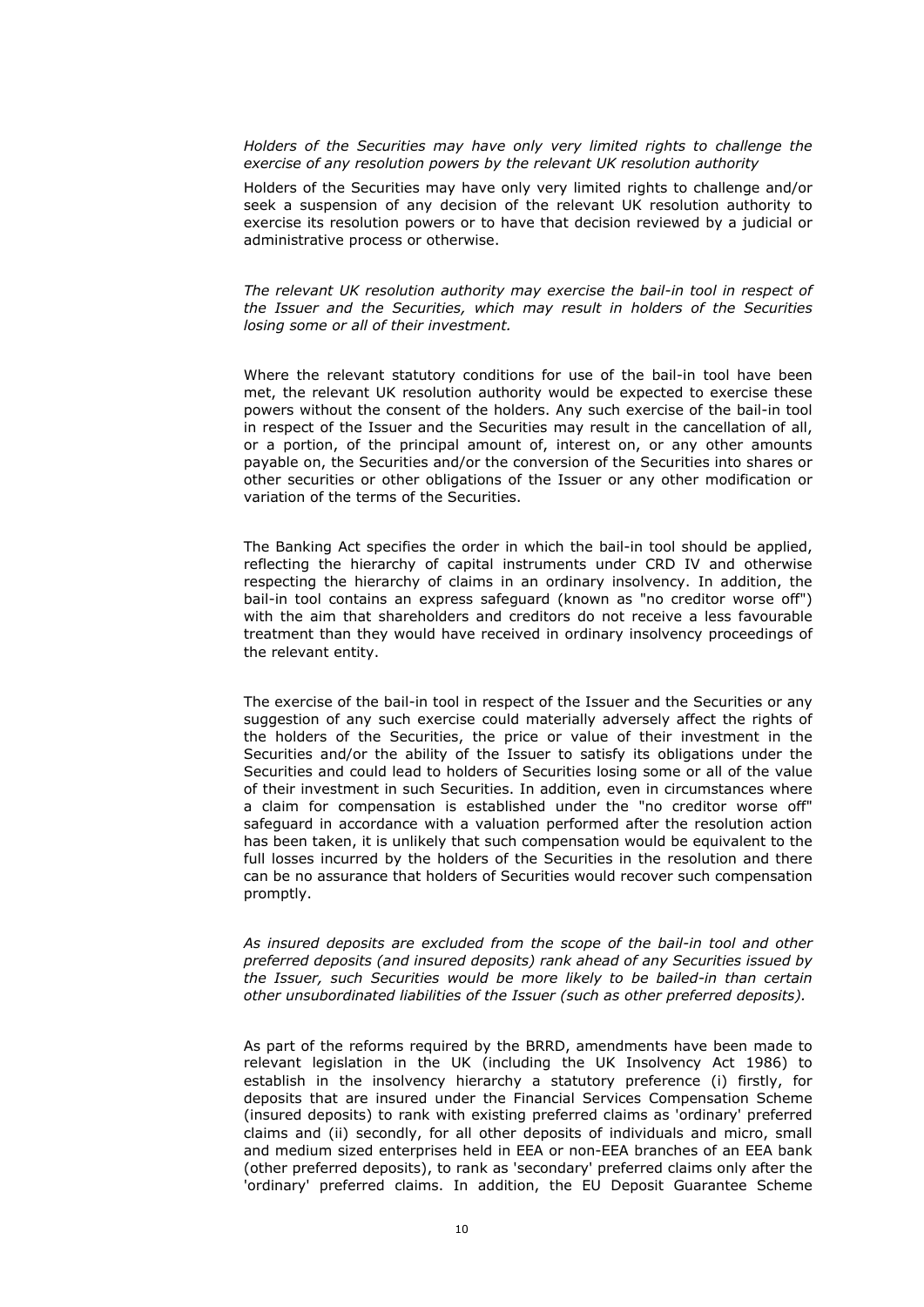Directive, which is to be implemented into national law by July 2015, will increase the nature and quantum of insured deposits to include a wide range of deposits, including corporate deposits (unless the depositor is a public sector body or financial institution) and some temporary high value deposits. The effect of these changes is to increase the size of the class of preferred creditors. All such preferred deposits will rank in the insolvency hierarchy ahead of all other unsecured senior creditors of the Issuer, including the holders of the Securities. Furthermore, insured deposits are excluded from the scope of the bail-in tool. As a result, if the UK bail-in power were exercised by the relevant UK resolution authority, the Securities would be more likely to be bailed-in than certain other unsubordinated liabilities of the Issuer such as other preferred deposits."

iii) in respect of each Base Prospectus, adding the following as the fourth risk factor under the section "Factors that may affect the Issuer's ability to fulfil its obligations under the Securities":

> "**4. A downgrade of the credit rating assigned by any credit rating agency to the Issuer or the Securities could adversely affect the liquidity or market value of the Securities. Credit Ratings downgrades could occur as a result of, among other causes, changes in the ratings methodologies used by credit rating agencies. Changes in credit rating agencies' views of the level of implicit sovereign support for European banks and their groups are likely to lead to ratings downgrades**

> It is expected that the Securities will be rated by credit rating agencies and may in the future be rated by additional credit rating agencies, although the Issuer is under no obligation to ensure that the Securities are rated by any credit rating agency. Credit ratings may not reflect the potential impact of all risks related to structure, market, additional factors discussed in these Risk Factors and other factors that may affect the liquidity or market value of the Securities. A credit rating is not a recommendation to buy, sell or hold securities and may be revised, suspended or withdrawn by the credit rating agency at any time.

> Any rating assigned to the Issuer and/or the Securities may be withdrawn entirely by a credit rating agency, may be suspended or may be lowered, if, in that credit rating agency's judgment, circumstances relating to the basis of the rating so warrant. Ratings may be impacted by a number of factors which can change over time, including the credit rating agency's assessment of: the issuer's strategy and management's capability; the issuer's financial condition including in respect of capital, funding and liquidity; competitive and economic conditions in the issuer's key markets; the level of political support for the industries in which the issuer operates; and legal and regulatory frameworks affecting the issuer's legal structure, business activities and the rights of its creditors. The credit rating agencies may also revise the ratings methodologies applicable to issuers within a particular industry, or political or economic region. If credit rating agencies perceive there to be adverse changes in the factors affecting an issuer's credit rating, including by virtue of changes to applicable ratings methodologies, the credit rating agencies may downgrade, suspend or withdraw the ratings assigned to an issuer and/or its securities. In particular, Moody's, Standard & Poor's and Fitch each published revised methodologies applicable to bank ratings (including the Issuer and Barclays PLC) during 2015 which resulted in credit rating actions being taken on the Issuer's ratings and the ratings of Barclays PLC. Further revisions to ratings methodologies and actions on the Issuer's ratings or the ratings of Barclays PLC by the credit rating agencies may occur in the future.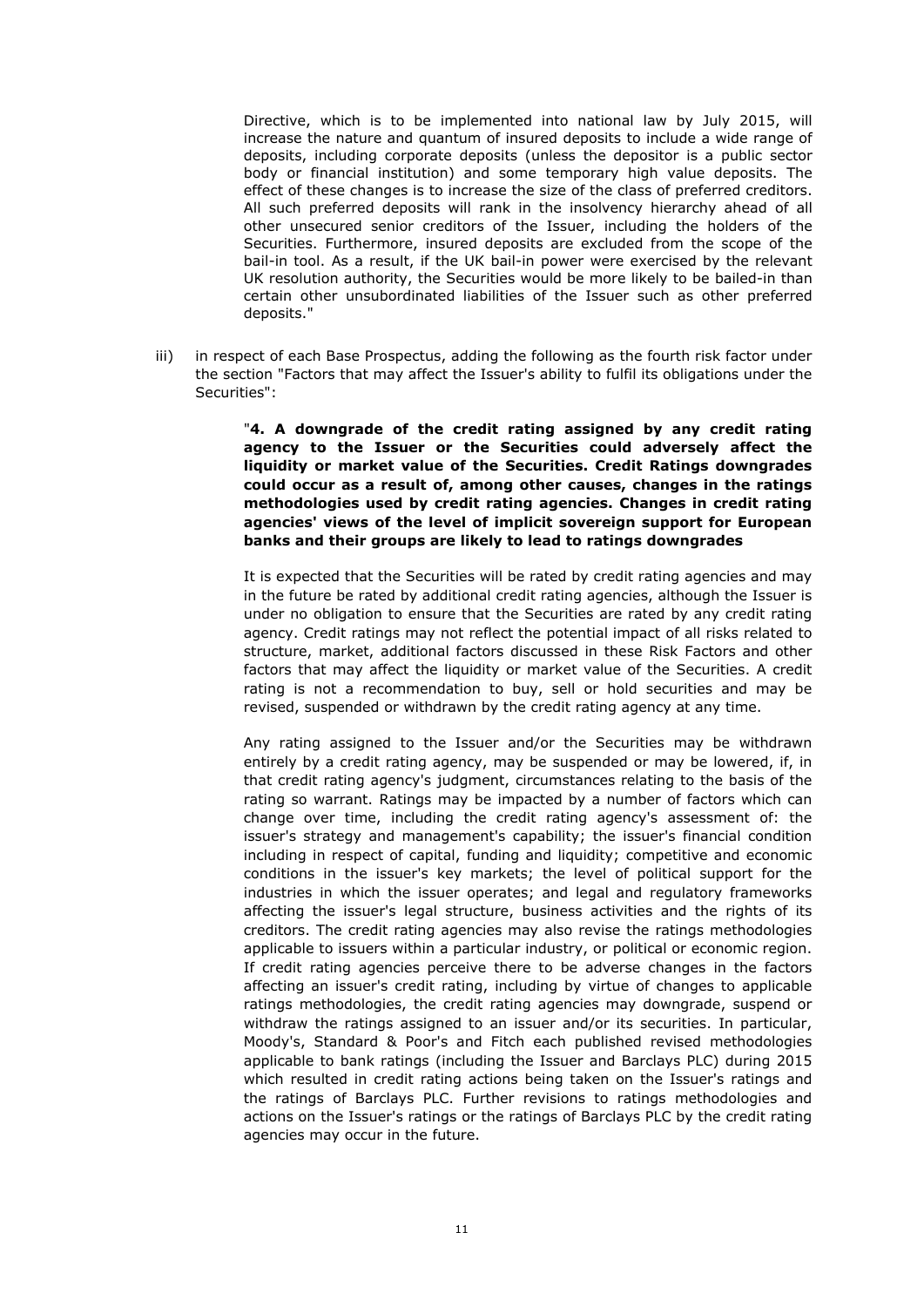If the Issuer determines to no longer maintain one or more ratings, or if any credit rating agency withdraws, suspends or downgrades the credit ratings of the Issuer or the Securities, or if such a withdrawal, suspension or downgrade is anticipated (or any credit rating agency places the credit ratings of the Issuer or the Securities on "credit watch" status in contemplation of a downgrade, suspension or withdrawal), whether as a result of the factors described above or otherwise, such event could adversely affect the liquidity or market value of the Securities."

## **C) INFORMATION INCORPORATED BY REFERENCE**

*From the 2015 Joint Annual Report*

In respect of each Base Prospectus, the section "Information Incorporated by Reference" is updated by:

- i) adding the following documents to the list of source documents in paragraph 1 (*Source documents*):
	- (1) the joint Annual Report of Barclays PLC and the Issuer, as filed with the US Securities and Exchange Commission (the "**SEC**") on Form 20-F on 1 March 2016 in respect of the years ended 31 December 2014 and 31 December 2015 (the "**2015 Joint Annual Report**");
	- (2) the Annual Report of the Issuer containing the audited consolidated financial statements of the Issuer in respect of the year ended 31 December 2015 (the "**2015 Issuer Annual Report**");
	- (3) the joint announcement of Barclays PLC and the Issuer relating to the Group Strategy Update, as filed with the SEC on Form 6-K on 1 March 2016 (the "**March 2016 Group Strategy Update**");
	- (4) the Group Reporting Changes 2015 and 2014 Results Restatement Document of Barclays PLC, as filed with the SEC on Form 6-K on 15 April 2016 (the "**Restatement Document**"); and
	- (5) the unaudited Q1 2016 Results Announcement of Barclays PLC in respect of the three months ended 31 March 2016, as filed with the SEC on Form 6-K on 27 April 2016 (the "**Q1 Interim Management Statement**"),
- ii) adding the following page references in respect of the 2015 Joint Annual Report, 2015 Issuer Annual Report and the March 2016 Group Strategy Update to the crossreference lists in paragraph 2 (*Information incorporated by reference*)

| Pages 2 to 45    |
|------------------|
| Pages 46 to 49   |
| Pages 50 to 83   |
|                  |
| Pages 86 to 93   |
| Pages 94 to 109  |
| Pages 110 to 176 |
| Pages 177 to 182 |
| Pages 183 to 207 |
|                  |
| Page 210         |
|                  |
| Pages 211 to 217 |
| Pages 218 to 305 |
|                  |

## 12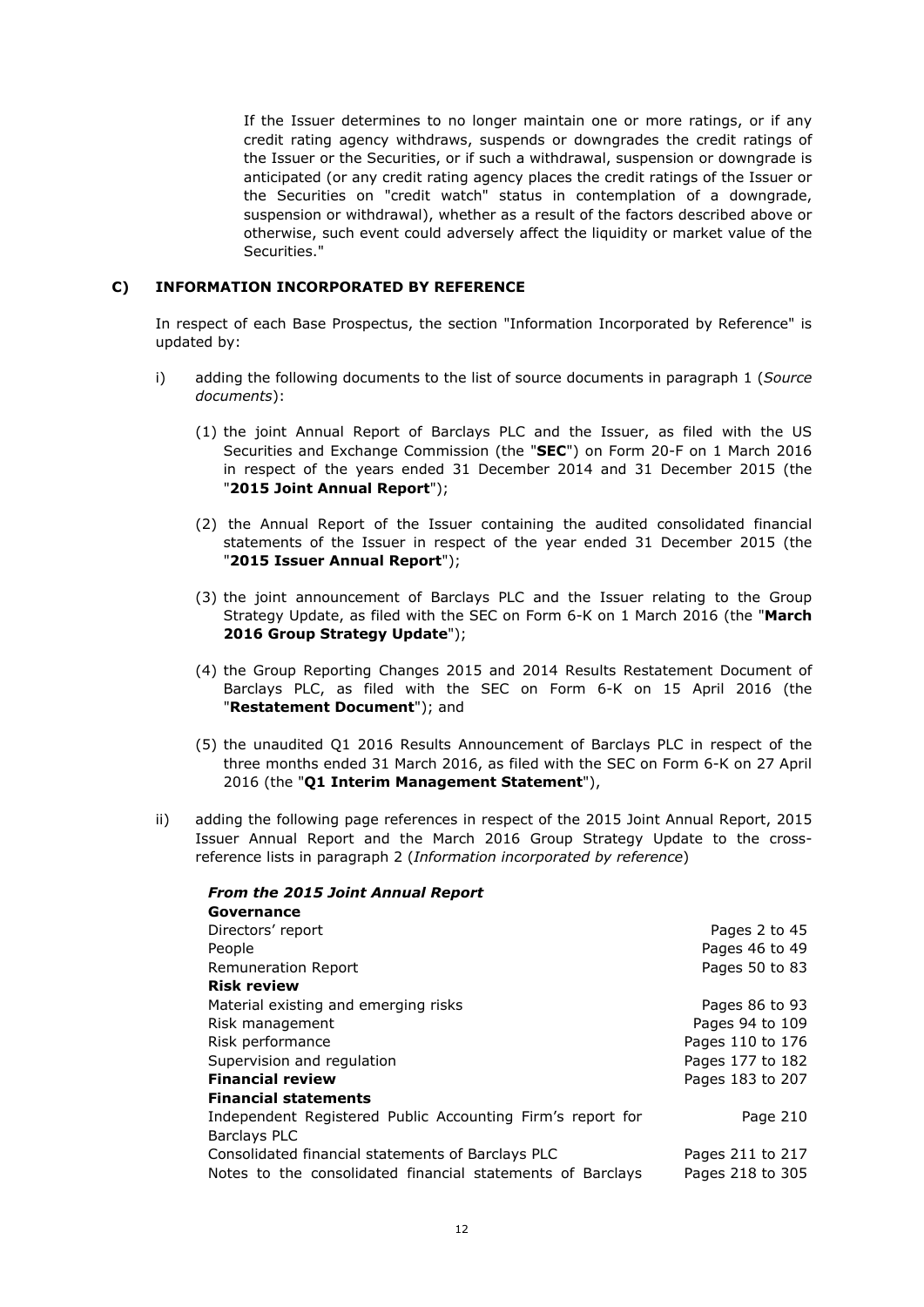| <b>PLC</b>                                                        |                  |
|-------------------------------------------------------------------|------------------|
| <b>Additional information</b>                                     |                  |
| Additional Shareholder Information                                | Pages 307 to 320 |
| <b>Additional Information</b>                                     | Pages 321 to 335 |
| Independent Registered Public Accounting Firm's report for        | Page 433         |
| Barclays Bank PLC                                                 |                  |
| Barclays Bank PLC Data                                            | Pages 434 to 453 |
| <b>From the 2015 Issuer Annual Report</b>                         |                  |
| <b>Strategic Report</b>                                           | Pages 1 to 27    |
| Governance                                                        |                  |
| Directors' report                                                 | Pages 32 to 34   |
| Directors and Officers                                            | Page 35          |
| <b>Risk review</b>                                                |                  |
| Material existing and emerging risks                              | Pages 38 to 46   |
| Risk management                                                   | Pages 48 to 63   |
| Risk performance                                                  | Page 64          |
| Credit risk                                                       | Pages 65 to 86   |
| Market risk                                                       | Pages 87 to 93   |
| Funding risk- Capital                                             | Pages 94 to 97   |
| Funding risk - Liquidity                                          | Pages 98 to 115  |
|                                                                   |                  |
| Operational risk<br>Conduct risk                                  | Pages 116 to 118 |
|                                                                   | Pages 119 to 122 |
| Supervision and regulation<br><b>Financial review</b>             | Pages 123 to 130 |
|                                                                   |                  |
| Key performance indicators                                        | Pages 132 to 133 |
| Consolidated summary income statement                             | Page 134         |
| Income statement commentary                                       | Page 135         |
| Consolidated summary balance sheet<br>Balance sheet commentary    | Page 136         |
|                                                                   | Page 137         |
| Segmental analysis<br>Analysis of results by business             | Page 138         |
| <b>Financial statements</b>                                       | Pages 139 to 152 |
| Presentation of information                                       | Pages 154 to 155 |
| Independent Auditors' report                                      | Pages 156 to 157 |
| Independent Registered Public Accounting Firm's report            | Page 158         |
| <b>Consolidated financial statements</b>                          |                  |
| Consolidated income statement                                     | Page 159         |
| Consolidated statement of comprehensive income                    | Page 160         |
| Consolidated balance sheet                                        | Page 161         |
| Consolidated statement of changes in equity                       | Page 162         |
| Statement of changes in equity                                    | Page 163         |
| Consolidated cash flow statement                                  | Page 164         |
| Notes to the financial statements                                 | Pages 165 to 276 |
|                                                                   |                  |
| From the March 2016 Group Strategy Update                         |                  |
| Group Chief Executive Officer - Strategy Update                   | Page 1           |
| Transatlantic<br><b>Barclays</b><br>Consumer,<br>Corporate<br>and | Page 1           |
| <b>Investment Bank</b>                                            |                  |
| Proposed selldown of BAGL                                         | Page 2           |
| Non-Core rundown                                                  | Page 2           |
| Dividends                                                         | Page 2           |
| Financial Progress and Targets                                    | Page 2           |
| Certain Non-IFRS Measures                                         | Pages 3 to 4     |
| Forward Looking Statements                                        | Page 5           |

## *From the Restatement Document*

Overview of Reporting Changes<br>
Overview of Reporting Changes<br>
Pages 3 to 4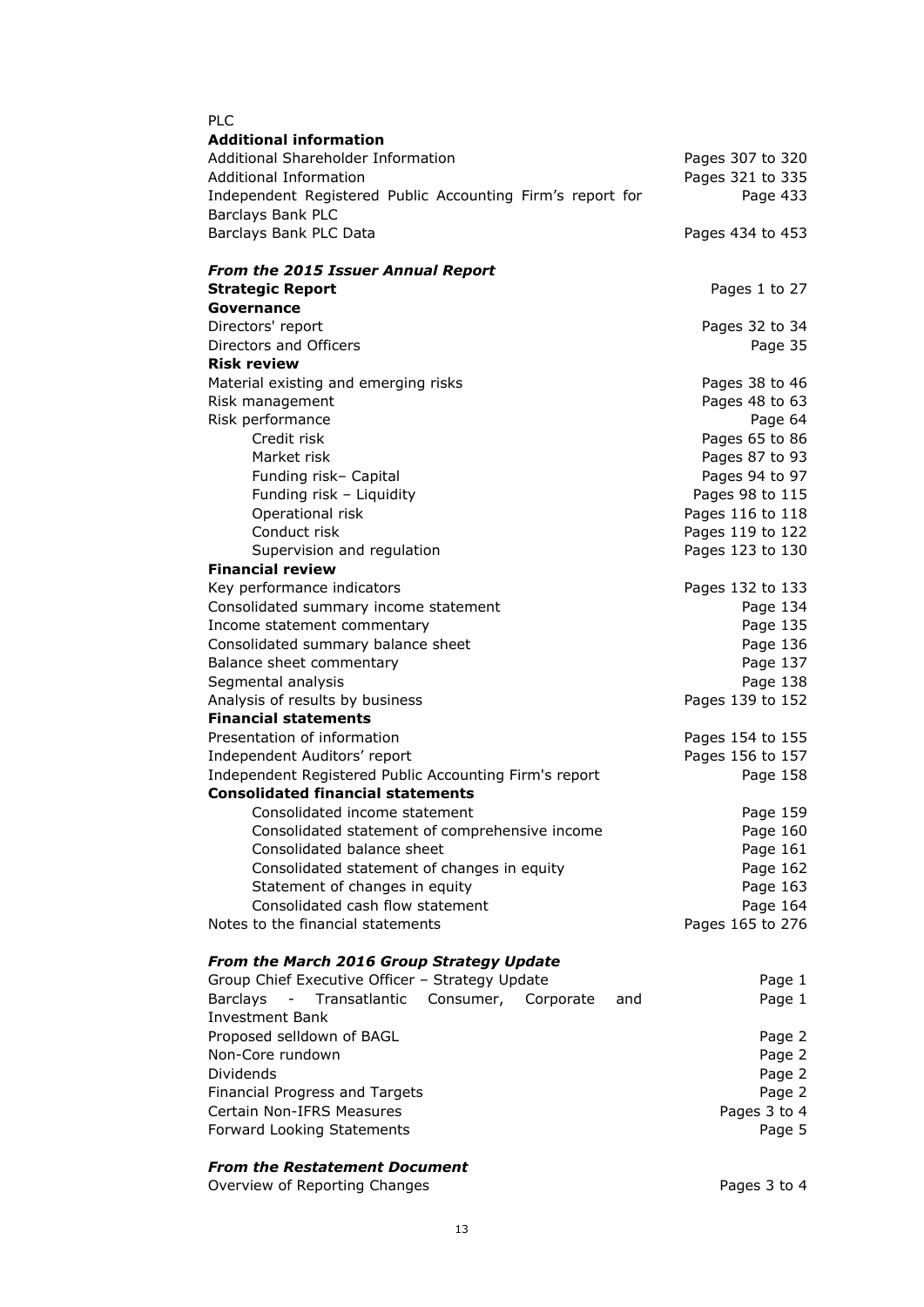| Performance Highlights                          | Pages 5 to 6   |
|-------------------------------------------------|----------------|
| Results by Business                             |                |
| Barclays UK                                     | Pages 7 to 9   |
| Barclays Corporate & International              | Pages 10 to 12 |
| Head Office                                     | Page 13        |
| Barclays Non-Core                               | Pages 14 to 15 |
| Discontinued Operation: Barclays Africa         | Pages 16 to 17 |
| Barclays Results by Quarter                     | Pages 18 to 26 |
| Performance Management                          | Page 27        |
| <b>From the Q1 Interim Management Statement</b> |                |
| Performance Highlights                          | Pages 2 to 5   |
| Group Finance Director's Review                 | Pages 6 to 8   |
| Quarterly Results Summary                       | Pages 9 to 11  |
| Quarterly Core Results by Business              | Pages 12 to 15 |
| Discontinued Operation                          | Page 16        |
| Performance Management                          |                |
| Returns and equity by business                  | Page 17        |
| Margins and balances                            | Page 18        |
| Condensed Consolidated Financial Statements     | Pages 19 to 21 |
| Capital                                         | Pages 22 to 23 |
| Risk Weighted Assets                            | Page 24        |
| Leverage                                        | Page 25        |
| Shareholder Information                         | Page 26        |

Only information listed in the cross-reference lists above are incorporated by reference into each Base Prospectus.

For the purposes of the prospectus rules made under Section 73A of the FSMA and each of the above listed Base Prospectuses, the information incorporated by reference, either expressly or implicitly, into the 2015 Joint Annual Report, the 2015 Annual Report, the March 2016 Group Strategy Update, the Restatement Document or the Q1 Interim Management Statement do not form part of any of the above listed Base Prospectuses.

Information in the 2015 Joint Annual Report, 2015 Issuer Annual Report, March 2016 Group Strategy Update, Restatement Document and Q1 Interim Management Statement which is not incorporated by reference into the listed Base Prospectuses is either not relevant for the investor or is covered elsewhere in such Base Prospectuses.

The above documents may be inspected during normal business hours at the registered office of the Issuer or at https://www.home.barclays/barclays-investor-relations/resultsand-reports/annual-reports.html.

## **D) GENERAL INFORMATION**

Following the release of the 2015 Joint Annual Report, in respect of each Base Prospectus, the section "General Information" is updated by:

i) deleting the significant change statement and replacing it with the following:

"There has been no significant change in the financial or trading position of the Bank Group since 31 March 2016."

ii) deleting the material adverse change statement and replacing it with the following:

"There has been no material adverse change in the prospects of the Bank Group since 31 December 2015."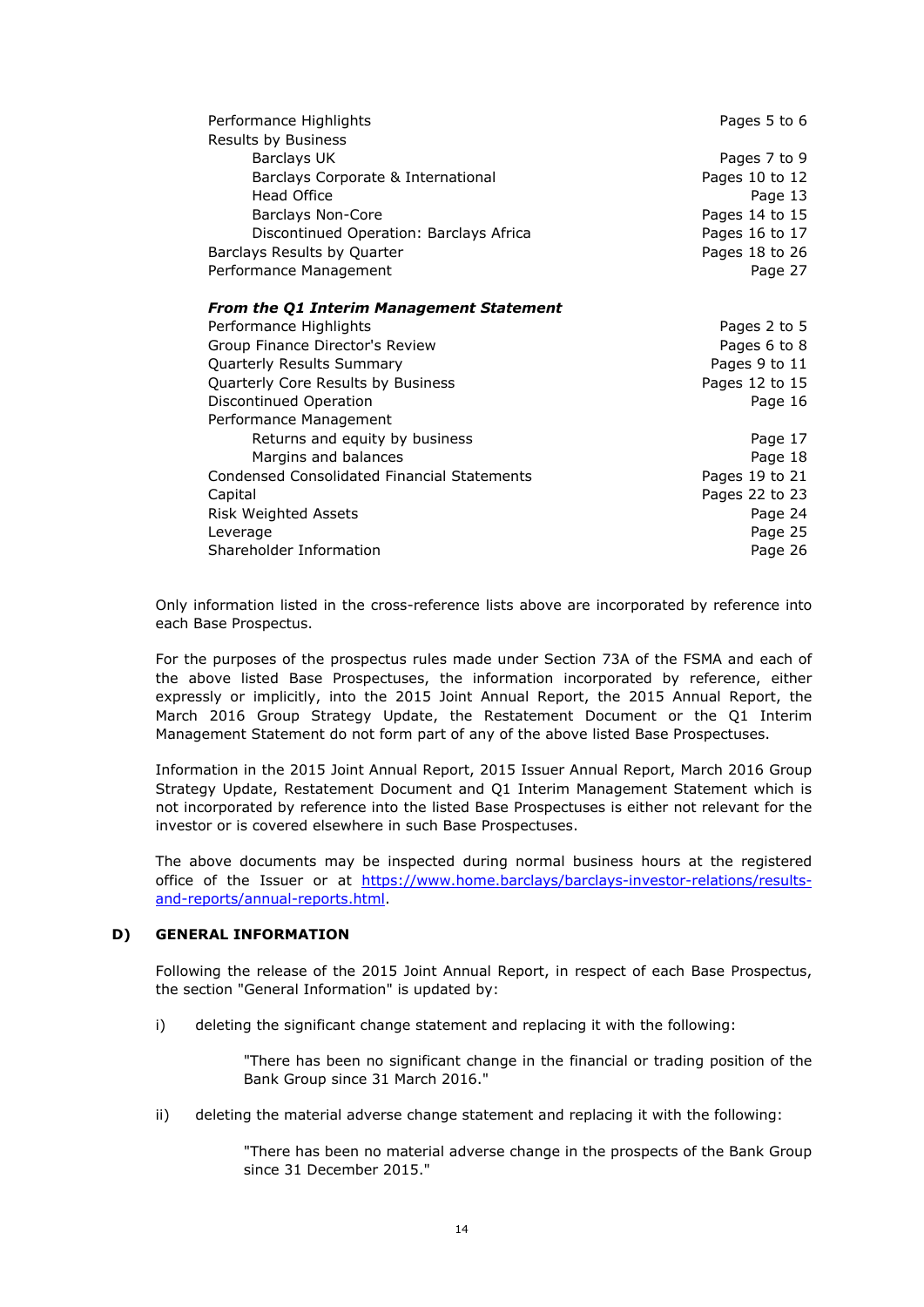iii) deleting the information set out under "legal proceedings" and replacing it with the following:

> "Save as disclosed under "The Issuer and the Group − Legal, Competition and Regulatory Matters" on pages 25 to 39 (other than under the heading "General") in the Registration Document, as supplemented, and Note 27 (Provisions) and Note 29 (Legal, competition and regulatory matters) to the financial statements of Barclays PLC on pages 259 to 260 and pages 261 to 271, respectively, of the 2015 Joint Annual Report, there are no governmental, legal or arbitration proceedings (including any such proceedings which are pending or threatened of which the Issuer is aware), which have or have had during the 12 months preceding the date of this Base Prospectus, a significant effect on the financial position or profitability of the Issuer and/or the Bank Group."

To the extent that there is any inconsistency between (a) any statement in this Prospectus Supplement (in relation to any Base Prospectus) and (b) any other statement in, or incorporated by reference in any Base Prospectus, the statements in (a) above shall prevail.

Investors should be aware of their rights under Section 87Q(4) to (6) of the Financial Services and Markets Act 2000. Investors who have agreed to purchase or subscribe for Securities before this Prospectus Supplement was published have the right, exercisable within two working days after the date on which this Prospectus Supplement is published, to withdraw their acceptances. This right is exercisable up to, and including 13 May 2016. Investors should contact the distributor from which they agreed to purchase or subscribe the Securities in order to exercise their withdrawal rights.

References to each Base Prospectus shall hereafter mean each such Base Prospectus as supplemented by this Prospectus Supplement. The Issuer has taken all reasonable care to ensure that the information contained in each Base Prospectus, as supplemented by this Prospectus Supplement is, to the best of its knowledge, in accordance with the facts and contains no omission likely to affect its import and accepts responsibility accordingly. Save as disclosed in this Prospectus Supplement, no significant new factor, material mistake or inaccuracy relating to the information included in each Base Prospectus is capable of affecting the assessment of securities issued pursuant to each Base Prospectus has arisen or ben noted, as the case may be, since the publication of each Base Prospectus (as supplemented at the date hereof) by the Issuer.

This Prospectus Supplement has been approved by the United Kingdom Financial Conduct Authority, which is the United Kingdom competent authority for the purposes of the Prospectus Directive and the relevant implementing measures in the United Kingdom, as a prospectus supplement issued in compliance with the Prospectus Directive and the relevant implementing measures in the United Kingdom for the purpose of giving information with regard to the issue of securities under the Programme.

# **BARCLAYS**

The date of this Prospectus Supplement is 11 May 2016